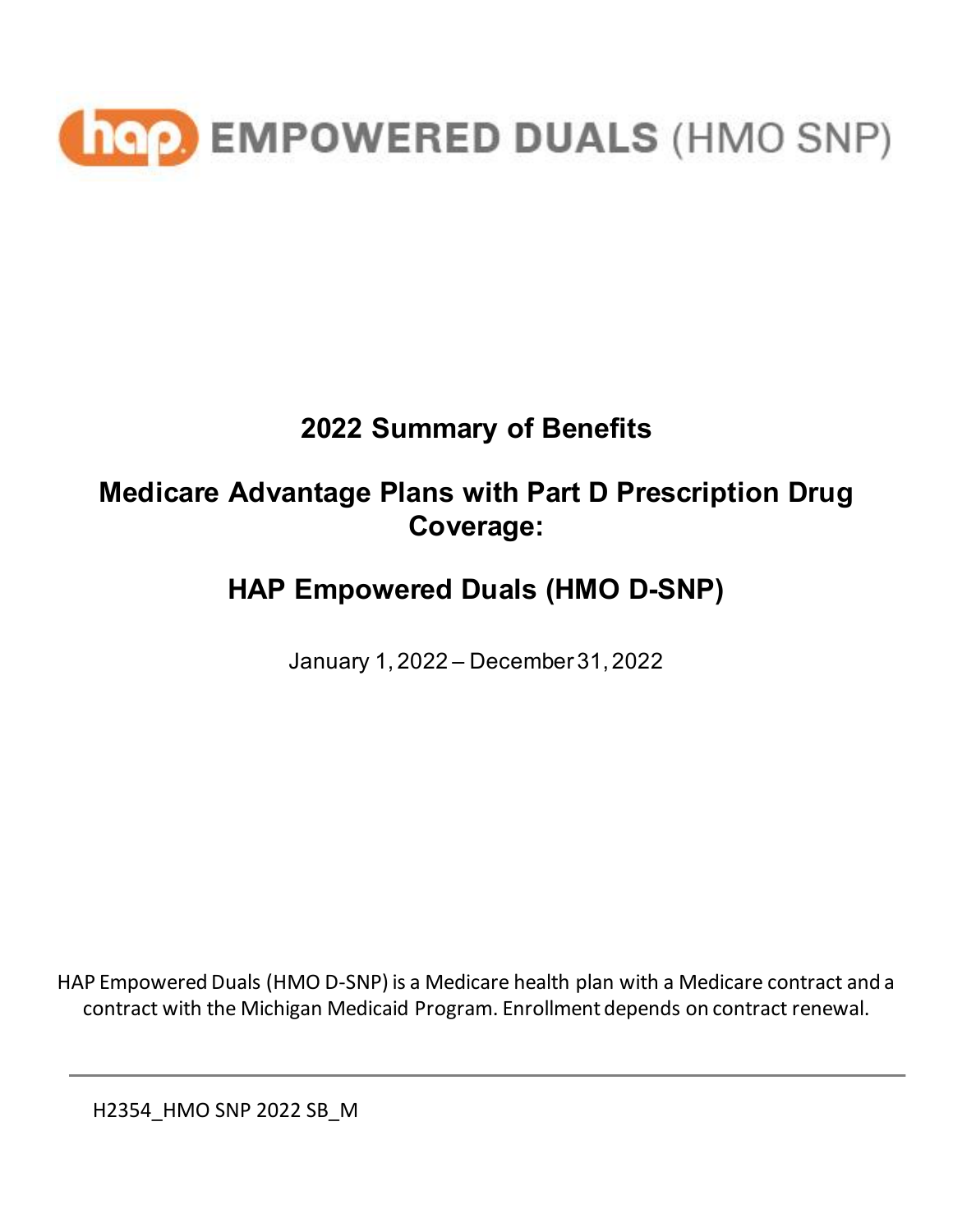### **SECTION I - INTRODUCTION TO SUMMARY OF BENEFITS**

The benefit information provided is a summary of what we cover and what you pay. It does not list every service that we cover or list every limitation or exclusion. To get a complete list of services we cover, call us and ask for the "**Evidence of Coverage**." You can also see the Evidence of Coverage on our website, [www.hap.org/medicare.](http://www.hap.org/medicare)

#### **You have choices about how to get your Medicare benefits**

- One choice is to get your Medicare benefits through Original Medicare (fee-for-service Medicare). Original Medicare is run directly by the Federal government.
- Another choice is to get your Medicare benefits by joining a Medicare health plan (such as **HAP Empowered Duals (HMO D-SNP)**).

#### **Tips for comparing your Medicare choices**

This Summary of Benefits booklet gives you a summary of what **HAP Empowered Duals (HMO D-SNP)** covers and what you pay.

- If you want to compare our plan with other Medicare health plans, ask the other plans for their Summary of Benefits booklets. Or, use the Medicare Plan Finder on [www.medicare.gov.](https://www.medicare.gov/)
- If you want to know more about the coverage and costs of Original Medicare, look in your current **"Medicare & You"** handbook. View it online at [www.medicare.gov](https://www.medicare.gov/) or get a copy by calling 1-800-MEDICARE (1-800-633-4227), 24 hours a day, 7 days a week. TTY users should call 1-877-486-2048.

#### **Sections in this booklet**

- Things to Know About **HAP Empowered Duals (HMO D-SNP).**
- Monthly Premium, Deductible, and Limits on How Much You Pay for Covered Services.
- Covered Medical and Hospital Benefits.
- Prescription Drug Benefits.

This document is available in other formats such as large print.

This document may be available in a non-English language. For additional information, call us at 1-800-848-4844 (TTY: 711).

### **Things to Know About HAP Empowered Duals (HMO D-SNP)**

#### **Hours of Operation & Contact Information**

- From October 1 to March 31 we're open 8 a.m. 8 p.m. Eastern Time, 7 days a week.
- From April 1 to September 30, we're open 8 a.m. 8 p.m. Eastern Time, Monday through Friday.
- If you are a member of this plan, call us at 1-800-848-4844, TTY: 711.
- If you are not a member of this plan, call us at 1-833-923-1630, TTY: 711.
- Our website[: www.hap.org/medicare.](http://www.hap.org/medicare)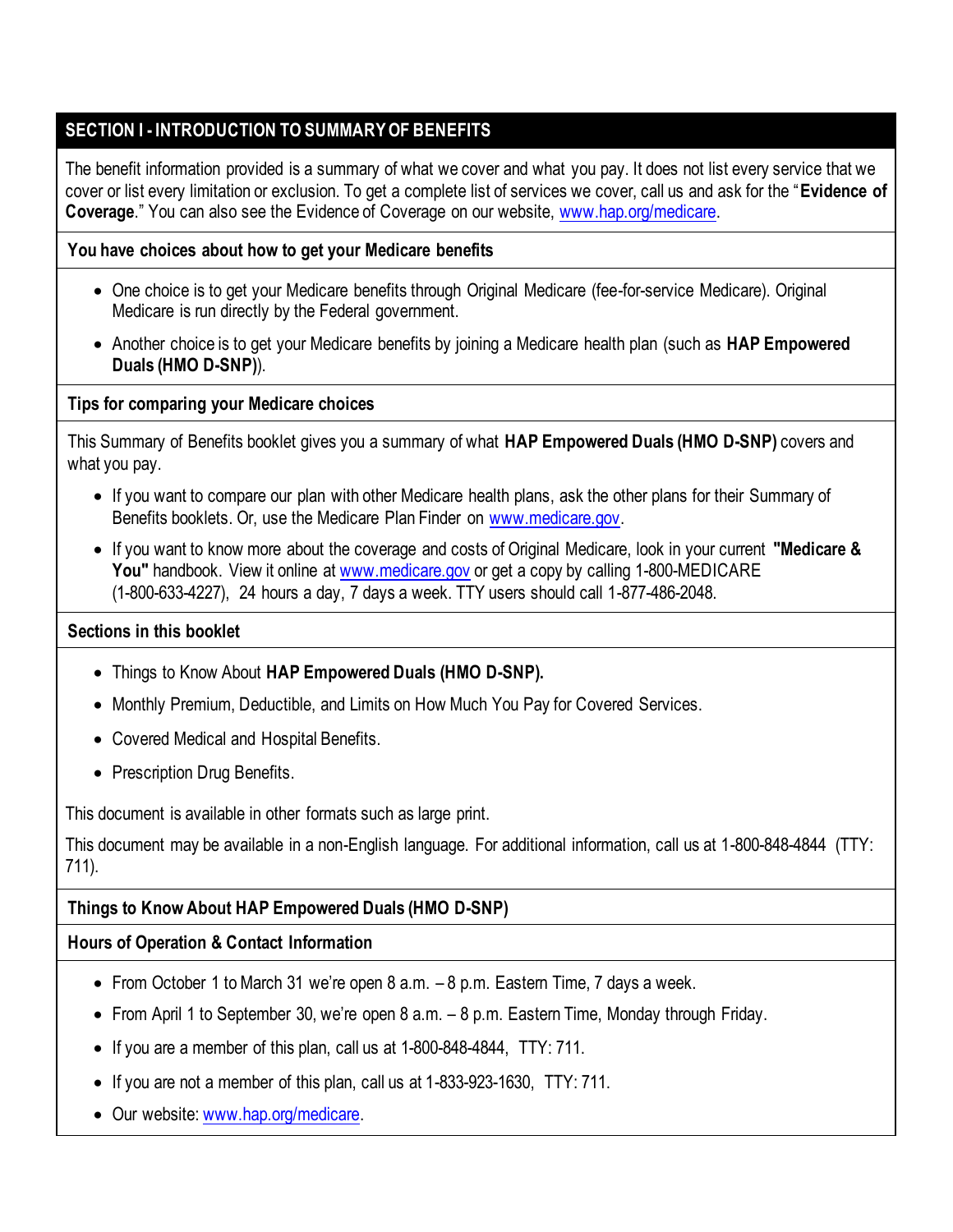### **SECTION I - INTRODUCTION TO SUMMARY OF BENEFITS**

#### **Who can join?**

To join **HAP Empowered Duals (HMO D-SNP)**, you must be entitled to Medicare Part A, be enrolled in Medicare Part B, and you must live in our service area. Our service area includes these counties in Michigan: Genesee, Macomb, Oakland and Wayne.

#### **Which doctors, hospitals, and pharmacies can I use?**

**HAP Empowered Duals (HMO D-SNP)** has a network of doctors, hospitals, pharmacies, and other providers. If you use the providers that are not in our network, the plan may not pay for these services.

You must generally use network pharmacies to fill your prescriptions for covered Part D drugs.

You can see our plan's provider and pharmacy directory at our website [\(www.hap.org/medicare/](http://www.hap.org/medicare)memberresources/hap-network).

Or, call us and we will send you a copy of the provider and pharmacy directories.

#### **What do we cover?**

Like all Medicare health plans, we cover everything that Original Medicare covers – and *more*.

- Our plan members get *all* of the benefits covered by Original Medicare. For Medicare covered benefits, you will pay less in our plan than you would in Original Medicare.
- Our plan members also get *more than what* is covered by Original Medicare. Some of the extra benefits are outlined in this booklet.
- HAP Empowered Duals (HMO D-SNP) is a Medicare health plan with a Medicare contract and a contract with the Michigan Medicaid Program.

HAP Empowered Duals is designed specifically for people who have Medicare and who are also entitled to assistance from Medicaid.

• Because you get assistance from Medicaid with your Medicare Part A and B cost sharing (deductibles, copayments, and coinsurance) you may pay nothing for your Medicare health care services.

We cover Part D drugs. In addition, we cover Part B drugs including chemotherapy and some drugs administered by your provider.

- You can see the complete plan formulary (list of Part D prescription drugs) and any restrictions on our website, [www.hap.org/medicare/](http://www.hap.org/medicare)member-resources/prescriptions/formulary-drug-list.
- Or, call us and we will send you a copy of the formulary.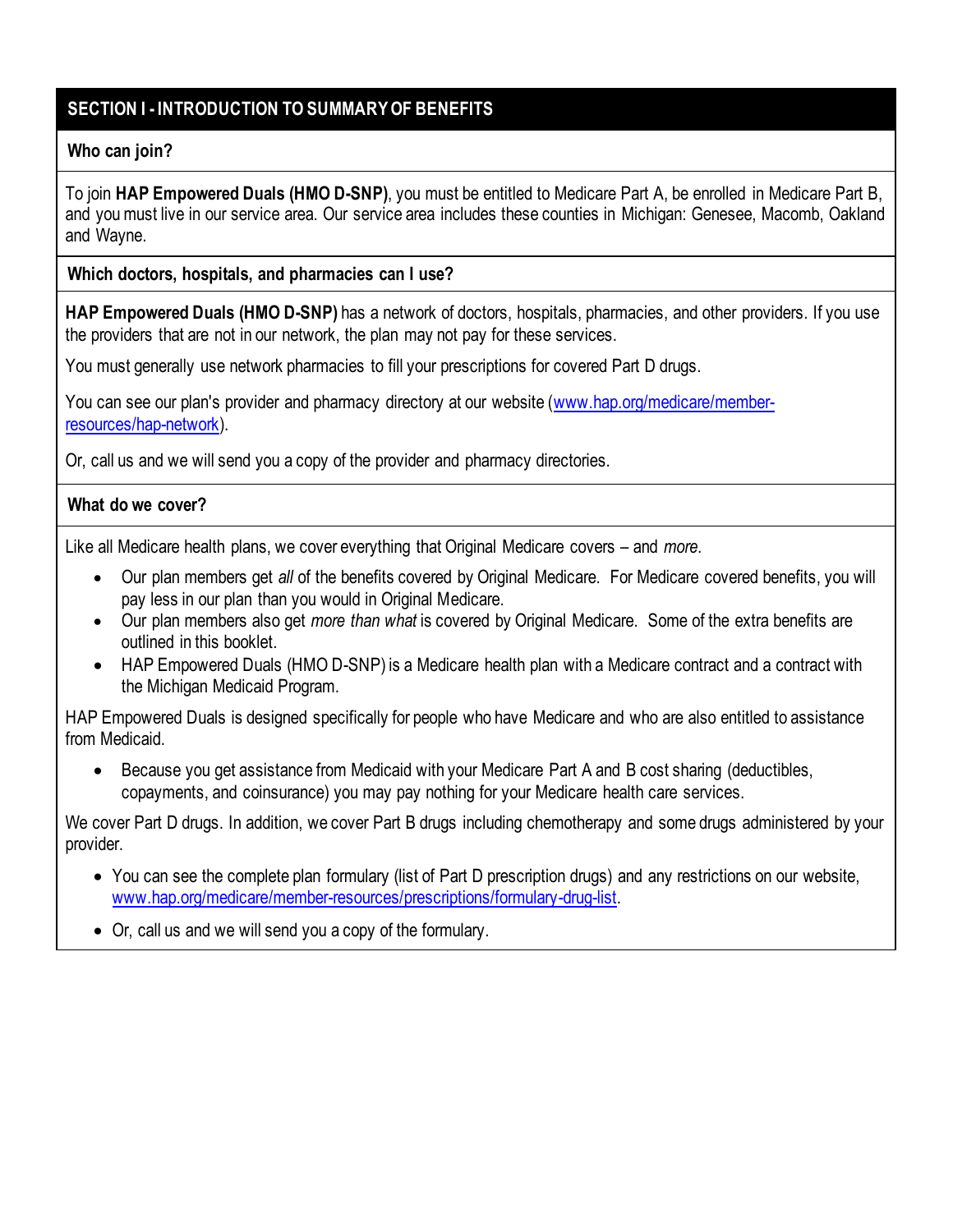#### **How will I determine my drug costs?**

Our plan groups each medication into one of 6 "tiers." You will need to use your formulary to locate what tier your drug is on to determine how much it will cost you. The amount you pay depends on the drug's tier, what stage of the benefit you have reached and any "Extra Help" you may receive. Later in this document we discuss the benefit stages that occur: Deductible, Initial Coverage, Coverage Gap and Catastrophic Coverage.

Medicaid also provides other benefits to you by covering health care services and prescription drugs that are not usually covered under Medicare. You will also receive "Extra Help" from Medicare to pay for the costs of your Medicare prescription drugs. HAP Empowered Duals will help manage all of these benefits for you, so that you get the health care services and payment assistance that you are entitled to.

> **If you have any questions about this plan's benefits or costs, please contact HAP Empowered Duals (HMO D-SNP) (800) 848-4844 (TTY: 711) Plan for details.**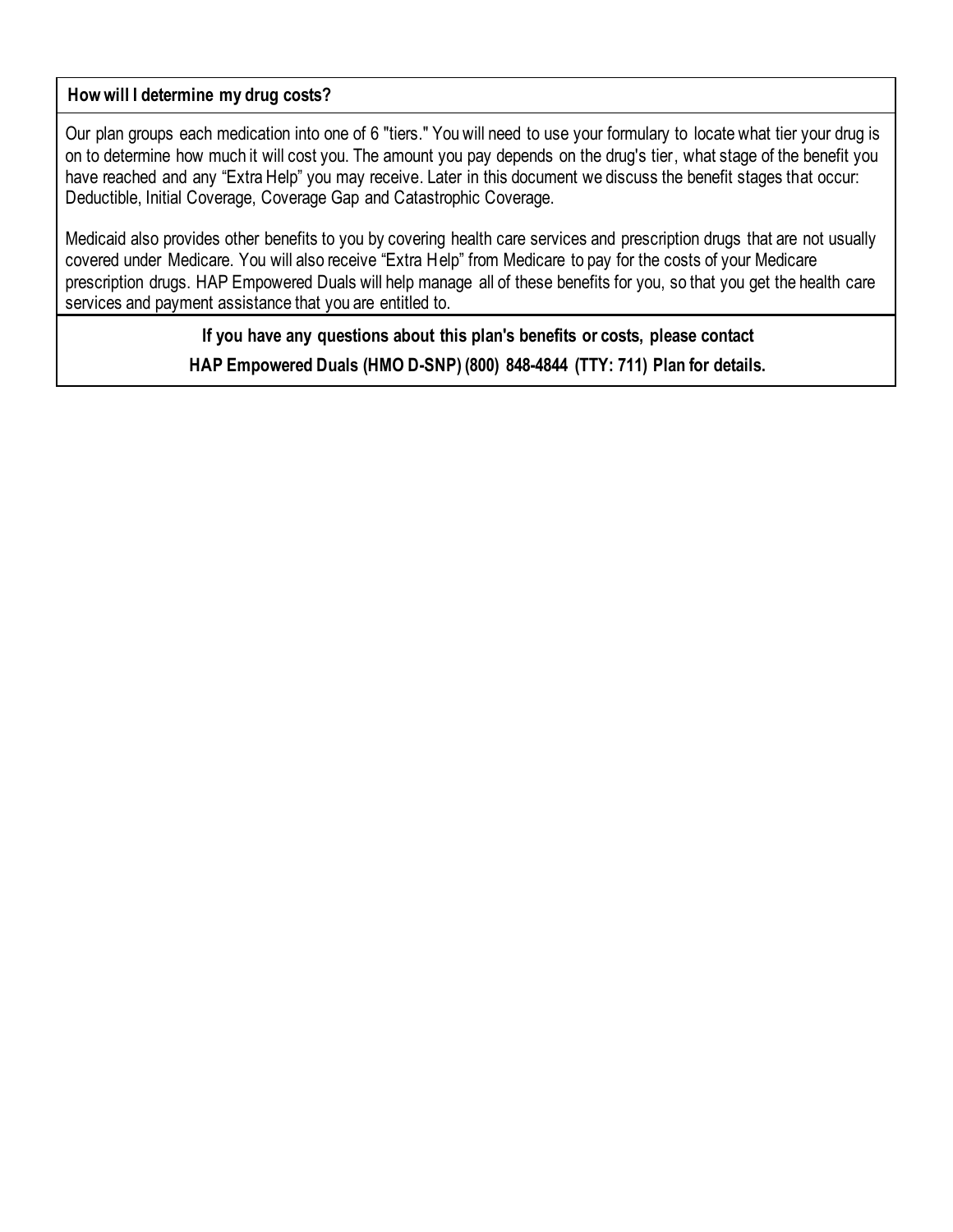### **SECTION II - SUMMARY OF BENEFITS**

#### HAP Empowered Duals (HMO D-SNP) **MONTHLY PREMIUM, DEDUCTIBLE, AND LIMITS ON HOW MUCH YOU PAY FOR COVERED SERVICES How much is the monthly premium?** \$0-\$31.50 per month. In addition, you must keep paying your Medicare Part B premium. If you get Extra Help from Medicare, your monthly plan premium will be lower, or you might pay nothing. **How much is the deductible?** If you are eligible for Medicare cost-sharing assistance under Medicaid, you pay \$0 for your deductible. If you are not eligible, you pay the Medicare Part D deductible of \$445. **Is there any limit on how much I will pay for my covered services?** Yes. Like all Medicare health plans, our plan protects you by having yearly limits on your out-ofpocket costs for medical and hospital care. Your yearly limit(s) in this plan: • \$6,700 for services you receive from in-network providers. If you reach the limit on out-of-pocket costs, you keep getting covered hospital and medical services and we will pay the full cost for the rest of the year. Please note that you will still need to pay your monthly premiums and cost-sharing for your Part D prescription drugs. **Is there a limit on how much the plan will pay?** Our plan has a coverage limit every year for certain in-network benefits. Contact us for the services that apply, or you can also see the Evidence of Coverage on our website at [www.hap.org/medicare.](http://www.hap.org/medicare) **COVERED MEDICAL AND HOSPITAL BENEFITS**

(You will have no copays for the services listed in the Benefits Chart, as long as you continue to be eligible for full Medicaid benefits.)

| <b>Inpatient Hospital</b><br>Care             | \$0 copay.<br>Prior authorization rules may apply.                                                                                                                                                                                                                                                                                                                                                                                                                                                                                                                 |
|-----------------------------------------------|--------------------------------------------------------------------------------------------------------------------------------------------------------------------------------------------------------------------------------------------------------------------------------------------------------------------------------------------------------------------------------------------------------------------------------------------------------------------------------------------------------------------------------------------------------------------|
| <b>Outpatient Hospital</b><br><b>Services</b> | \$0 copay for each Medicare-covered outpatient hospital facility visit.<br>\$0 copay for each Medicare-covered visit to an ambulatory surgical center.<br>\$0 copay for laboratory tests.<br>\$0 copay for outpatient hi-tech diagnostic (e.g. CT, MRI, PET, Nuclear Medicine studies, etc.)<br>\$0 copay for other outpatient diagnostic tests.<br>\$0 copay for standard routine x-rays.<br>\$0 copay for each DME item.<br>\$0 copay for each Medicare-covered visit for therapeutic radiation therapy or chemotherapy.<br>Prior authorization rules may apply. |
| <b>Doctor's Office</b><br><b>Visits</b>       | Primary care physician visit: \$0 copay.<br>Specialist visit: \$0 copay.<br>Prior authorization rules may apply.                                                                                                                                                                                                                                                                                                                                                                                                                                                   |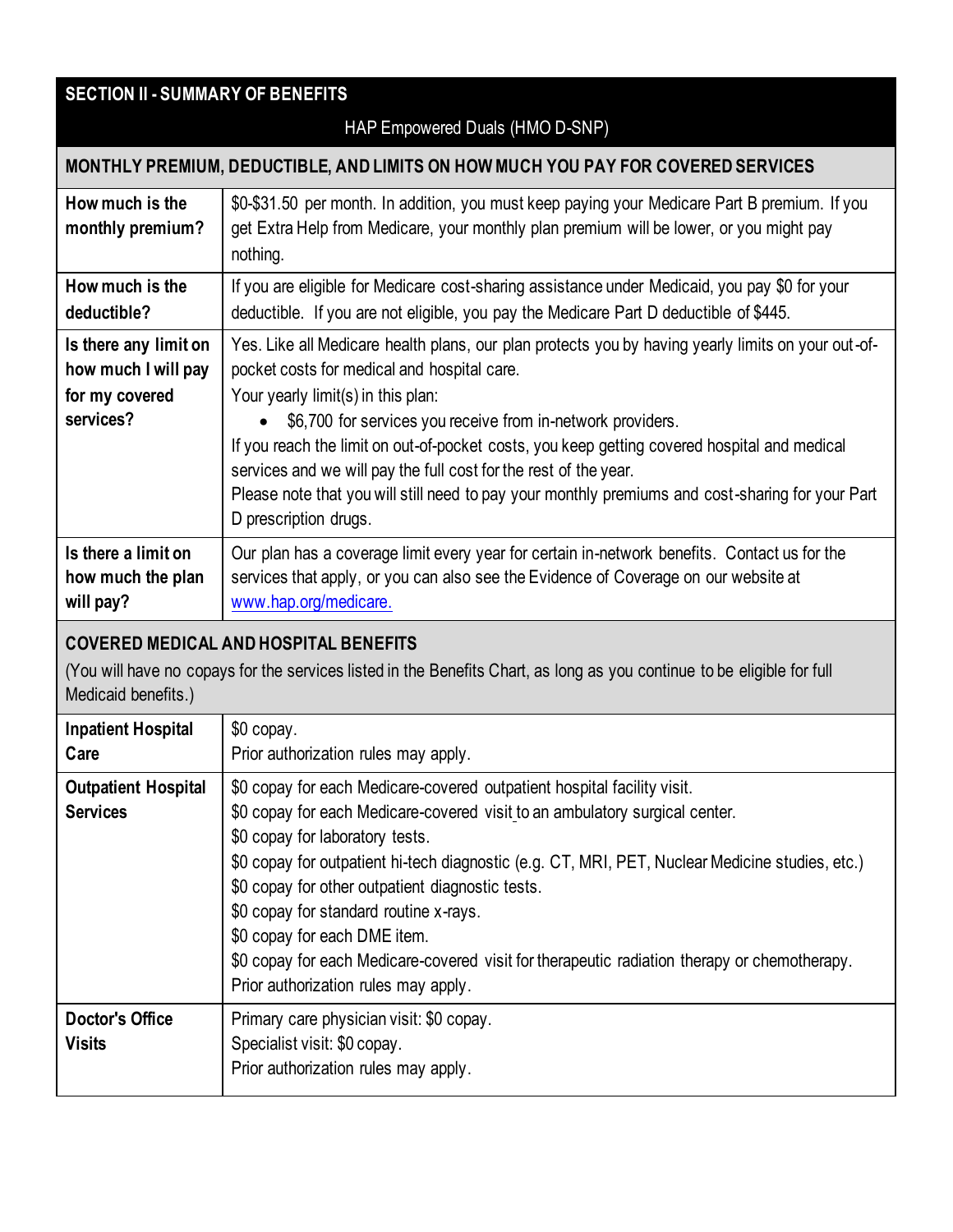| <b>SECTION II - SUMMARY OF BENEFITS</b>                                                                                                                                       |                                                                                                                                                                                                                                                                                                                                                                                                                                                                                                                          |  |  |
|-------------------------------------------------------------------------------------------------------------------------------------------------------------------------------|--------------------------------------------------------------------------------------------------------------------------------------------------------------------------------------------------------------------------------------------------------------------------------------------------------------------------------------------------------------------------------------------------------------------------------------------------------------------------------------------------------------------------|--|--|
| HAP Empowered Duals (HMO D-SNP)                                                                                                                                               |                                                                                                                                                                                                                                                                                                                                                                                                                                                                                                                          |  |  |
| <b>Preventive Care</b>                                                                                                                                                        | \$0 copay for all preventive services covered under Original Medicare at zero cost<br>sharing. Any additional preventive services approved by Medicare during the contract year will<br>be covered.                                                                                                                                                                                                                                                                                                                      |  |  |
| <b>Emergency Care</b>                                                                                                                                                         | \$0 copay for Medicare-covered emergency room visits within the United States.<br>If you are admitted to the hospital within 24 hours, you do not have to pay your share of the cost<br>for emergency care. See the "Inpatient Hospital Care" section of this booklet for other costs.                                                                                                                                                                                                                                   |  |  |
| <b>Urgently Needed</b><br><b>Services</b>                                                                                                                                     | \$0 copay for each Medicare-covered urgently needed service.                                                                                                                                                                                                                                                                                                                                                                                                                                                             |  |  |
| Diagnostic Tests,<br>Lab and Radiology<br>Services, and X-<br>Rays<br>(Costs for<br>these services may<br>be different if<br>received in an<br>outpatient surgery<br>setting) | \$0 copay for diagnostic radiology services (such as MRIs, CT scans).<br>\$0 copay for diagnostic imaging (CT Scans, MRIs, MRAs, PET Scans, sleep studies, nuclear<br>cardiology).<br>\$0 copay for diagnostic tests and procedures.<br>\$0 copay for lab services.<br>\$0 copay for therapeutic radiology services (such as radiation treatment for cancer).<br>\$0 copay for outpatient x-rays.<br>Prior authorization rules may apply.                                                                                |  |  |
| <b>Hearing Services</b>                                                                                                                                                       | \$0 copay per Medicare-covered hearing exam from a primary care provider.<br>\$0 copay per Medicare-covered hearing exam from a specialty care provider.<br>\$0 copay per annual routine hearing exam.<br>\$1,000 allowance toward the purchase of two hearing aids per calendar year.<br>You must obtain hearing aids from a NationsHearing provider.                                                                                                                                                                   |  |  |
| <b>Dental Services</b>                                                                                                                                                        | \$0 copay for routine dental services, bridges, brush biopsy, periodontics, oral surgery,<br>relines/repairs to bridges and dentures. You pay 30% for dentures, crowns and onlays. You must<br>use a participating Delta Dental provider in the Delta Dental PPO Network. Maximum benefit of<br>\$2,000 per calendar year for all dental services.                                                                                                                                                                       |  |  |
| <b>Vision Services</b>                                                                                                                                                        | \$0 copay for routine eye exams each year by an EyeMed provider. Must use a provider in the<br>EyeMed Insight Network.<br>\$0 copay for Medicare-covered standard eye wear after cataract surgery.<br>\$0 copay for Medicare-covered eye exams by a primary care physician or specialty care<br>physician.<br>The plan has a \$200 allowance every calendar year for contact lenses and eyeglasses (lenses<br>and frames). Member gets a 20% discount over the \$200 base allowance for frames, lenses,<br>lens options. |  |  |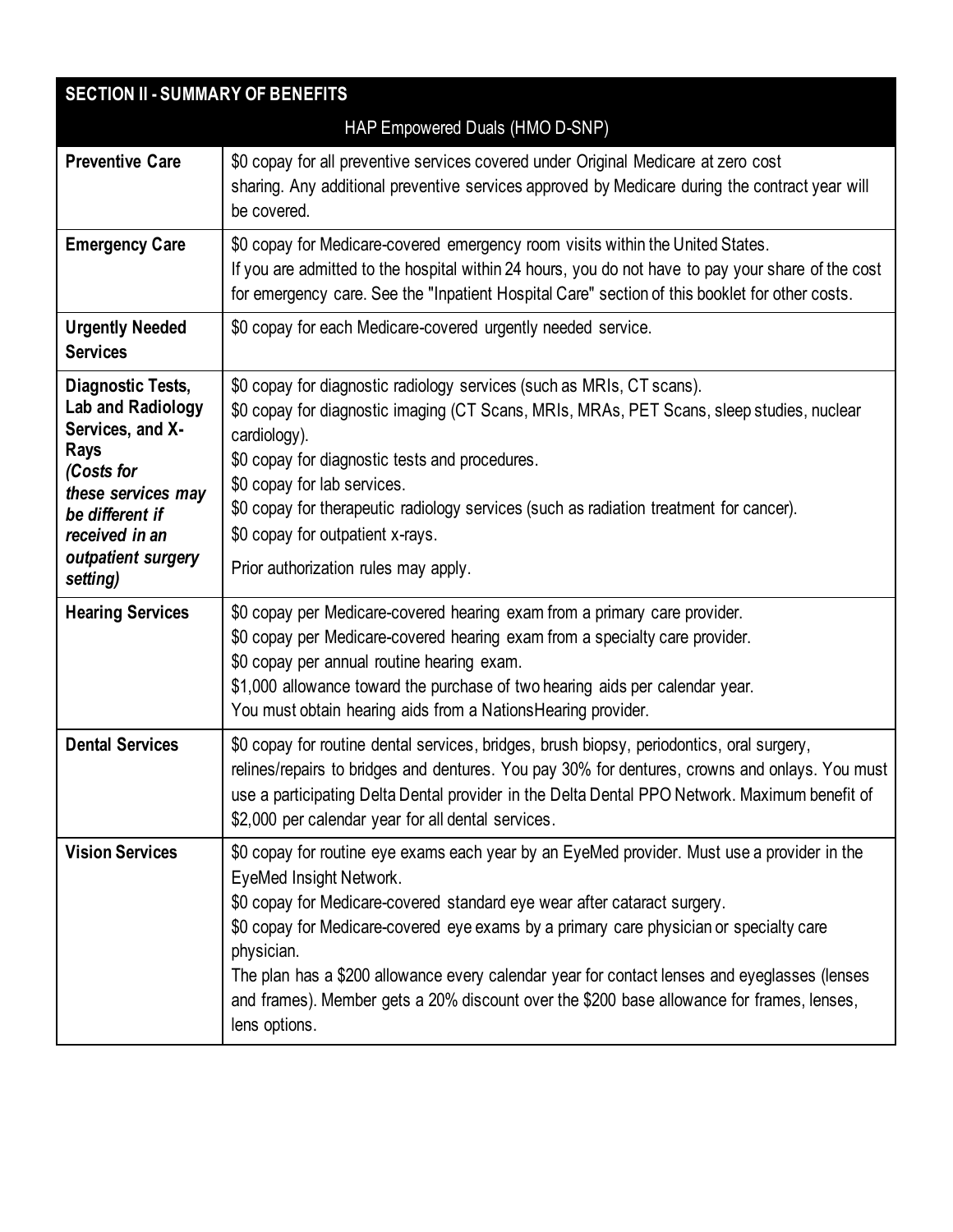| <b>SECTION II - SUMMARY OF BENEFITS</b>         |                                                                                                                                                                                                                                                                                                                                                                                                                                                                                                                                                                                                                                                                                                                                                                                                                                                                                           |  |  |
|-------------------------------------------------|-------------------------------------------------------------------------------------------------------------------------------------------------------------------------------------------------------------------------------------------------------------------------------------------------------------------------------------------------------------------------------------------------------------------------------------------------------------------------------------------------------------------------------------------------------------------------------------------------------------------------------------------------------------------------------------------------------------------------------------------------------------------------------------------------------------------------------------------------------------------------------------------|--|--|
| HAP Empowered Duals (HMO D-SNP)                 |                                                                                                                                                                                                                                                                                                                                                                                                                                                                                                                                                                                                                                                                                                                                                                                                                                                                                           |  |  |
| <b>Mental Health Care</b>                       | Inpatient: \$0 copay for each inpatient mental health care benefit period. There is no cost to you<br>for additional Medicare-covered psychiatric hospital days during the benefit period.<br>A benefit period begins the day you go into a psychiatric hospital. The benefit period ends when<br>you haven't received any inpatient services in a psychiatric hospital for 60 days in a row. (See<br>Chapter 12 of your EOC for our plan's definition of "Benefit Period.")<br>Our plan covers up to 190 days in a lifetime for inpatient mental health care in a psychiatric<br>hospital. The inpatient hospital care limit does not apply to inpatient mental services provided in<br>a general hospital.<br>Prior authorization rules may apply.<br>Outpatient: \$0 copay for each Medicare-covered individual or group therapy office visit.<br>Prior authorization rules may apply. |  |  |
| <b>Skilled Nursing</b><br><b>Facility (SNF)</b> | \$0 copay for skilled nursing facility care.<br>Our plan covers up to 100 days per benefit period, no prior hospital stay is required.<br>A benefit period begins the day you go into a hospital or skilled nursing facility. The benefit<br>period ends when you haven't received any inpatient hospital care (or skilled care in a SNF) for<br>60 days in a row. If you go into a hospital or a skilled nursing facility after one benefit period has<br>ended, a new benefit period begins. There is no limit to the number of benefit periods.<br>Prior authorization rules may apply.                                                                                                                                                                                                                                                                                                |  |  |
| <b>Outpatient</b><br>Rehabilitation             | \$0 copay for each Medicare-covered visit for physical, speech or occupational therapy visit.<br>Prior authorization rules may apply.                                                                                                                                                                                                                                                                                                                                                                                                                                                                                                                                                                                                                                                                                                                                                     |  |  |
| <b>Ambulance</b>                                | \$0 copay for Medicare-covered ambulance services.<br>Prior authorization is required for non-emergency transport services.                                                                                                                                                                                                                                                                                                                                                                                                                                                                                                                                                                                                                                                                                                                                                               |  |  |
| Transportation                                  | \$0 copay/24 one-way trips. Prior authorization rules may apply. Please contact Customer<br>Service for information on how to arrange transportation. Customer Service will confirm your<br>benefits and guide you to the transportation provider to plan your trip.                                                                                                                                                                                                                                                                                                                                                                                                                                                                                                                                                                                                                      |  |  |
| <b>Medicare Part B</b><br><b>Drugs</b>          | \$0 copay for Part B drugs, including chemotherapy drugs. Step therapy requirements may apply<br>to certain Part B drugs                                                                                                                                                                                                                                                                                                                                                                                                                                                                                                                                                                                                                                                                                                                                                                  |  |  |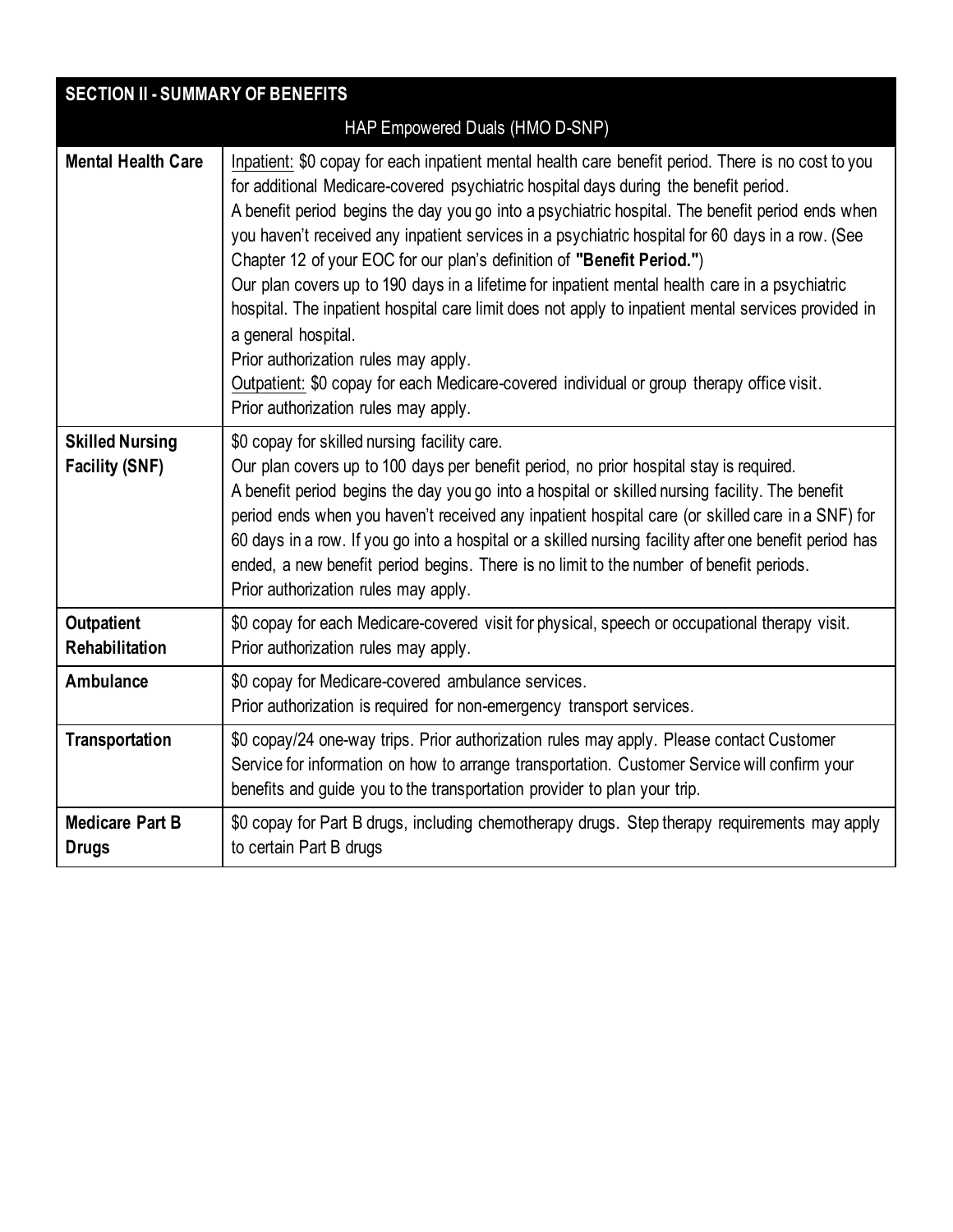| <b>PRESCRIPTION DRUG BENEFITS</b> |                                                                                                                                                                                                            |                     |                     |                       |  |
|-----------------------------------|------------------------------------------------------------------------------------------------------------------------------------------------------------------------------------------------------------|---------------------|---------------------|-----------------------|--|
| <b>Initial Coverage</b>           | After you pay your yearly deductible, you pay the following until your total yearly drug costs<br>reach \$4,430. Total yearly drug costs are the total drug costs paid by both you and our Part D<br>plan. |                     |                     |                       |  |
|                                   | <b>Standard Retail Cost-Sharing</b>                                                                                                                                                                        |                     |                     |                       |  |
|                                   | <b>Tier</b>                                                                                                                                                                                                | One-month<br>supply | Two-month<br>supply | Three-month<br>supply |  |
|                                   | Tier 1 (Preferred Generic)                                                                                                                                                                                 | \$15 copay          | \$30 copay          | \$45 copay            |  |
|                                   | Tier 2 (Generic)                                                                                                                                                                                           | \$20 copay          | \$40 copay          | \$60 copay            |  |
|                                   | Tier 3 (Preferred Brand)                                                                                                                                                                                   | \$47 copay          | \$94 copay          | \$141 copay           |  |
|                                   | Tier 4 (Non-Preferred Drug)                                                                                                                                                                                | \$100 copay         | \$200 copay         | \$300 copay           |  |
|                                   | Tier 5 (Specialty Tier)                                                                                                                                                                                    | 25% coinsurance     | Not Applicable      | Not Applicable        |  |
|                                   | Tier 6 (Select Care Drugs)                                                                                                                                                                                 | \$0 Copay           | Not Applicable      | Not Applicable        |  |
|                                   | <b>Preferred Retail Cost-Sharing</b>                                                                                                                                                                       |                     |                     |                       |  |
|                                   | <b>Tier</b>                                                                                                                                                                                                | One-month<br>supply | Two-month<br>supply | Three-month<br>supply |  |
|                                   | Tier 1 (Preferred Generic)                                                                                                                                                                                 | \$0 copay           | \$0 copay           | \$0 copay             |  |
|                                   | Tier 2 (Generic)                                                                                                                                                                                           | \$0 copay           | \$0 copay           | \$0 copay             |  |
|                                   | Tier 3 (Preferred Brand)                                                                                                                                                                                   | \$47 copay          | \$94 copay          | \$141 copay           |  |
|                                   | Tier 4 (Non-Preferred Drug)                                                                                                                                                                                | $$100$ copay        | \$200 copay         | $$300$ copay          |  |
|                                   | Tier 5 (Specialty Tier)                                                                                                                                                                                    | 25% coinsurance     | Not Applicable      | Not Applicable        |  |
|                                   | Tier 6 (Select Care Drugs)                                                                                                                                                                                 | \$0 copay           | Not Applicable      | Not Applicable        |  |
|                                   | <b>Preferred Mail Order Cost-Sharing</b>                                                                                                                                                                   |                     |                     |                       |  |
|                                   | <b>Tier</b>                                                                                                                                                                                                | One-month           | Two-month           | Three-month           |  |
|                                   |                                                                                                                                                                                                            | supply              | supply              | supply                |  |
|                                   | Tier 1 (Preferred Generic)                                                                                                                                                                                 | \$0 copay           | \$0 copay           | \$0 copay             |  |
|                                   | Tier 2 (Generic)                                                                                                                                                                                           | \$0 copay           | \$0 copay           | \$0 copay             |  |
|                                   | Tier 3 (Preferred Brand)                                                                                                                                                                                   | \$47 copay          | \$94 copay          | \$117.50 copay        |  |
|                                   | Tier 4 (Non-Preferred Drug)                                                                                                                                                                                | \$100 copay         | \$200 copay         | $$250$ copay          |  |
|                                   | Tier 5 (Specialty Tier)                                                                                                                                                                                    | 25% coinsurance     | Not Applicable      | Not Applicable        |  |
|                                   | Tier 6 (Select Care Drugs)                                                                                                                                                                                 | \$0 copay           | Not Applicable      | Not Applicable        |  |
|                                   |                                                                                                                                                                                                            |                     |                     |                       |  |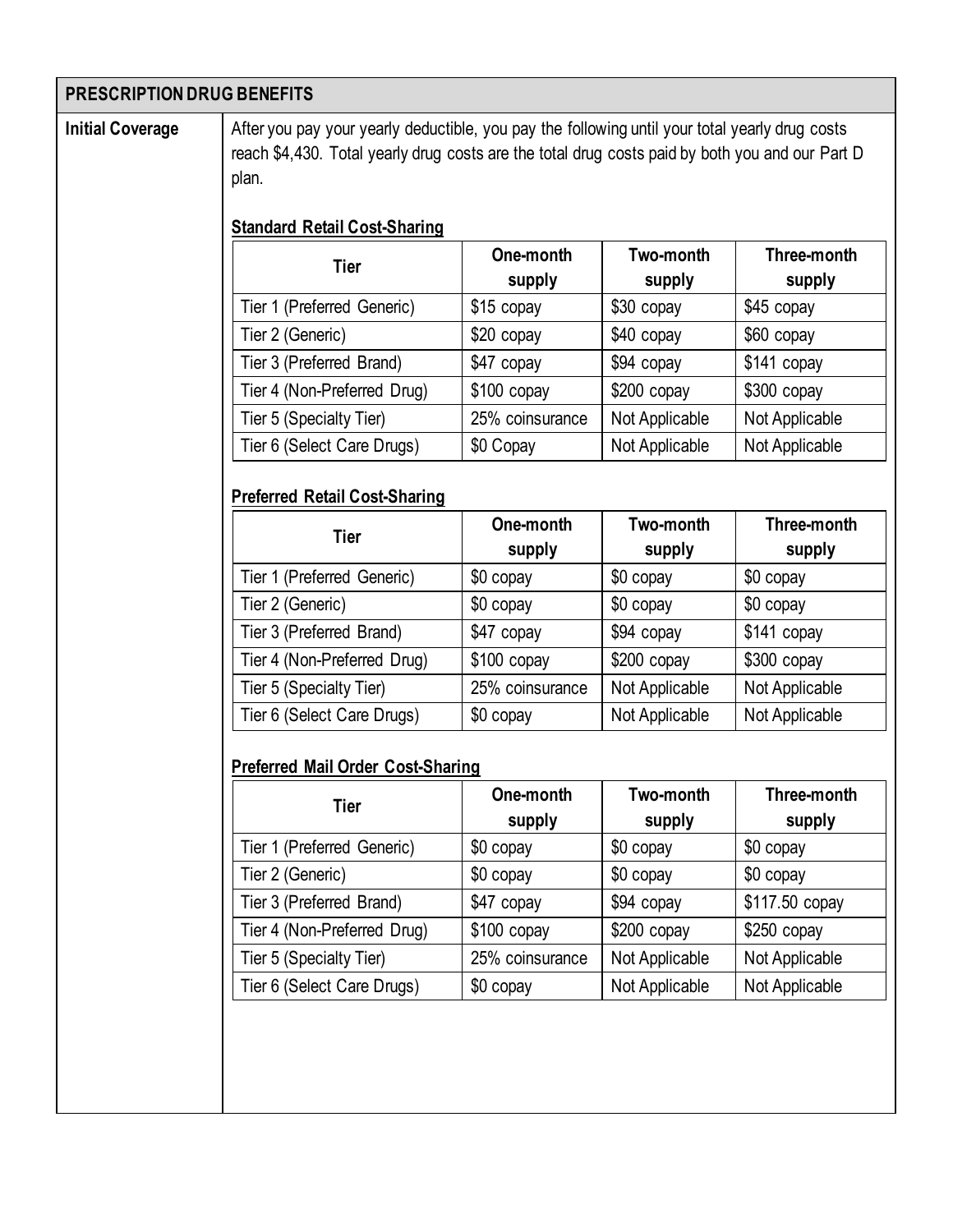|                                                                              | You may get your drugs at Preferred or Standard network retail pharmacies and mail order<br>pharmacies.<br>If you reside in a long-term care facility, you pay the same as at a Preferred retail pharmacy.<br>If you request and the plan approves a formulary exception, you will pay a cost-share at Tier 2<br>for generic drugs and at Tier 4 for brand drugs.                                                                                                                                                                                                                                                                                                                                                             |
|------------------------------------------------------------------------------|-------------------------------------------------------------------------------------------------------------------------------------------------------------------------------------------------------------------------------------------------------------------------------------------------------------------------------------------------------------------------------------------------------------------------------------------------------------------------------------------------------------------------------------------------------------------------------------------------------------------------------------------------------------------------------------------------------------------------------|
| <b>Coverage Gap</b>                                                          | Most Medicare drug plans have a coverage gap (also called the "donut hole"). This means that<br>there's a change in what you will pay for your drugs. The coverage gap begins after<br>the total yearly drug cost (including what our plan has paid and what you have paid) reaches<br>\$4,430.<br>After you enter the coverage gap, you pay 25% of the price for brand name drugs (plus a portion<br>of the dispensing fee) and 25% of the price for generic drugs. You will pay \$0 for Tier 6 (Select<br>Care Drugs). You stay in this stage until your year-to-date "out-of-pocket costs" (your<br>payments) reach a total of \$7,050, which is the end of the coverage gap. Not everyone will enter<br>the coverage gap. |
| Catastrophic<br><b>Amount</b>                                                | After your yearly out-of-pocket drug costs (including drugs purchased through your retail<br>pharmacy and through mail order) reach \$7,050, you pay the greater of:                                                                                                                                                                                                                                                                                                                                                                                                                                                                                                                                                          |
|                                                                              | • \$3.95 copay for generic (including brand drugs treated as generic) and a \$9.85<br>copayment for all other drugs, or<br>• 5% of the cost.                                                                                                                                                                                                                                                                                                                                                                                                                                                                                                                                                                                  |
| <b>ADDITIONAL COVERED BENEFITS</b>                                           |                                                                                                                                                                                                                                                                                                                                                                                                                                                                                                                                                                                                                                                                                                                               |
| Acupuncture                                                                  | \$0 copay for Medicare-covered acupuncture for chronic low back pain, 20 visit limit.<br>Prior authorization rules may apply.                                                                                                                                                                                                                                                                                                                                                                                                                                                                                                                                                                                                 |
| Ambulatory<br><b>Surgical Center</b>                                         | \$0 copay for each Medicare-covered visit to an ambulatory surgical center.<br>Prior authorization rules may apply.                                                                                                                                                                                                                                                                                                                                                                                                                                                                                                                                                                                                           |
| <b>Chiropractic Care</b>                                                     | \$0 copay for Medicare-covered chiropractic services.                                                                                                                                                                                                                                                                                                                                                                                                                                                                                                                                                                                                                                                                         |
| <b>Companion Care</b>                                                        | \$0 copay for companion care for those who qualify. Must use NationsCare.                                                                                                                                                                                                                                                                                                                                                                                                                                                                                                                                                                                                                                                     |
| <b>Durable Medical</b><br><b>Equipment</b><br>(wheelchairs,<br>oxygen, etc.) | \$0 copay for Medicare-covered durable medical equipment (DME) and related supplies.<br>Prior authorization rules may apply.                                                                                                                                                                                                                                                                                                                                                                                                                                                                                                                                                                                                  |
| <b>Diabetes</b><br><b>Management</b>                                         | \$0 copay for diabetic self-management training or digital diabetes management when provided<br>by Livongo.                                                                                                                                                                                                                                                                                                                                                                                                                                                                                                                                                                                                                   |